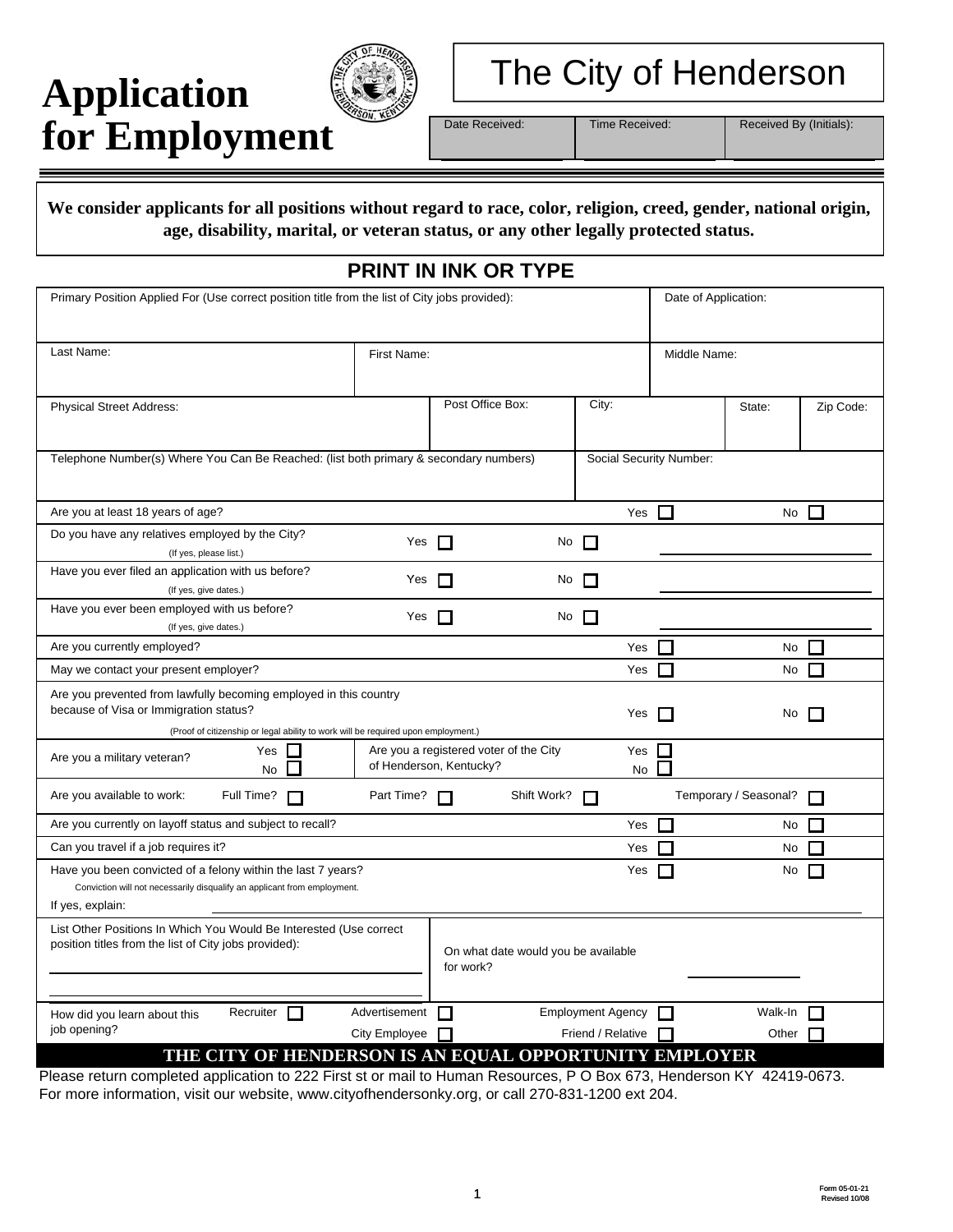## **Education**

|                                | <b>Name and Address of</b><br><b>School</b> | <b>Course of Study</b> | <b>Years Completed</b> | Diploma / Degree |
|--------------------------------|---------------------------------------------|------------------------|------------------------|------------------|
| <b>High School</b>             |                                             |                        |                        |                  |
| Undergraduate<br><b>School</b> |                                             |                        |                        |                  |
| <b>Graduate School</b>         |                                             |                        |                        |                  |
| <b>Other (Specify)</b>         |                                             |                        |                        |                  |

**Describe any specialized training, apprenticeship(s), skills, and any extra-curricular activities.**

**Describe any experience or training received in the United States military applicable to this job.**

## **Other Qualifications**

**Summarize special job-related skills and qualifications acquired from employment or experience.**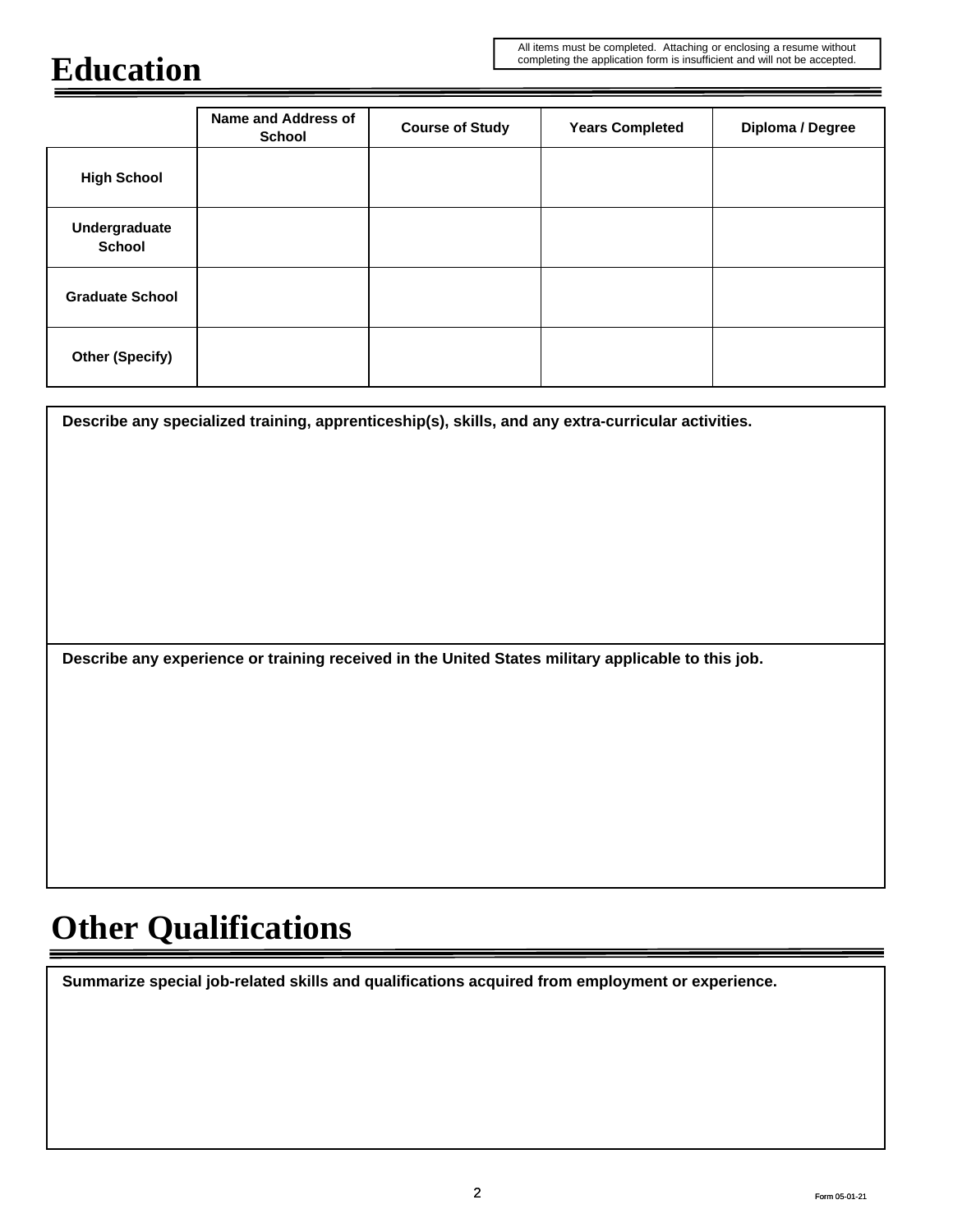# **Employment Experience**

All items must be completed. Attaching or enclosing a resume without completing the application form is insufficient and will not be accepted.

|                                          | List your present or last job first. Include any job-related military service assignments and volunteer activities.<br>You may exclude organizations which indicate race, color, religion, gender, national origin, handicap, disability, or<br>other protected status. |                        |              |
|------------------------------------------|-------------------------------------------------------------------------------------------------------------------------------------------------------------------------------------------------------------------------------------------------------------------------|------------------------|--------------|
|                                          |                                                                                                                                                                                                                                                                         |                        |              |
| Employer                                 |                                                                                                                                                                                                                                                                         | Date Employed: From    | To           |
|                                          |                                                                                                                                                                                                                                                                         |                        |              |
| Address                                  |                                                                                                                                                                                                                                                                         | Beginning Wage:        | Ending Wage: |
|                                          |                                                                                                                                                                                                                                                                         |                        |              |
| Telephone Number(s)                      |                                                                                                                                                                                                                                                                         | Work Performed:        |              |
|                                          |                                                                                                                                                                                                                                                                         |                        |              |
| Job Title                                | Supervisor                                                                                                                                                                                                                                                              |                        |              |
|                                          |                                                                                                                                                                                                                                                                         |                        |              |
| Reason for Leaving                       |                                                                                                                                                                                                                                                                         |                        |              |
|                                          |                                                                                                                                                                                                                                                                         |                        |              |
|                                          |                                                                                                                                                                                                                                                                         |                        |              |
| Employer                                 |                                                                                                                                                                                                                                                                         | Date Employed: From    | To           |
|                                          |                                                                                                                                                                                                                                                                         |                        |              |
| Address                                  |                                                                                                                                                                                                                                                                         | Beginning Wage:        | Ending Wage: |
|                                          |                                                                                                                                                                                                                                                                         |                        |              |
| Telephone Number(s)                      |                                                                                                                                                                                                                                                                         | Work Performed:        |              |
|                                          |                                                                                                                                                                                                                                                                         |                        |              |
| Job Title                                | Supervisor                                                                                                                                                                                                                                                              |                        |              |
|                                          |                                                                                                                                                                                                                                                                         |                        |              |
| Reason for Leaving                       |                                                                                                                                                                                                                                                                         |                        |              |
|                                          |                                                                                                                                                                                                                                                                         |                        |              |
|                                          |                                                                                                                                                                                                                                                                         |                        |              |
| Employer                                 |                                                                                                                                                                                                                                                                         | Date Employed: From    | To           |
|                                          |                                                                                                                                                                                                                                                                         |                        |              |
| Address                                  |                                                                                                                                                                                                                                                                         | <b>Beginning Wage:</b> | Ending Wage: |
|                                          |                                                                                                                                                                                                                                                                         |                        |              |
| Telephone Number(s)                      |                                                                                                                                                                                                                                                                         | Work Performed:        |              |
|                                          |                                                                                                                                                                                                                                                                         |                        |              |
| Job Title                                | Supervisor                                                                                                                                                                                                                                                              |                        |              |
|                                          |                                                                                                                                                                                                                                                                         |                        |              |
| Reason for Leaving                       |                                                                                                                                                                                                                                                                         |                        |              |
|                                          |                                                                                                                                                                                                                                                                         |                        |              |
|                                          |                                                                                                                                                                                                                                                                         |                        |              |
| Employer                                 |                                                                                                                                                                                                                                                                         | Date Employed: From    | To           |
|                                          |                                                                                                                                                                                                                                                                         |                        |              |
|                                          |                                                                                                                                                                                                                                                                         |                        | Ending Wage: |
| Address                                  |                                                                                                                                                                                                                                                                         | <b>Beginning Wage:</b> |              |
|                                          |                                                                                                                                                                                                                                                                         |                        |              |
| Telephone Number(s)                      |                                                                                                                                                                                                                                                                         | Work Performed:        |              |
|                                          |                                                                                                                                                                                                                                                                         |                        |              |
| Job Title                                | Supervisor                                                                                                                                                                                                                                                              |                        |              |
|                                          |                                                                                                                                                                                                                                                                         |                        |              |
| Reason for Leaving                       |                                                                                                                                                                                                                                                                         |                        |              |
|                                          |                                                                                                                                                                                                                                                                         |                        |              |
|                                          |                                                                                                                                                                                                                                                                         |                        |              |
|                                          | If you need additional space, please continue on a separate piece of paper and attach.                                                                                                                                                                                  |                        |              |
|                                          | Job descriptions for jobs currently advertised are available from the Receptionist. These job descriptions contain information about the essential functions of the job(s) for                                                                                          |                        |              |
|                                          | which you are applying. Do not answer the following question unless you have been informed about the qualifications required in the job(s) for which you are applying.                                                                                                  |                        |              |
|                                          | Are you capable of performing the activities involved in the job(s) for which                                                                                                                                                                                           |                        |              |
| you have applied in a reasonable manner? |                                                                                                                                                                                                                                                                         | $\Box$<br>Yes          | $\Box$<br>No |
|                                          |                                                                                                                                                                                                                                                                         |                        |              |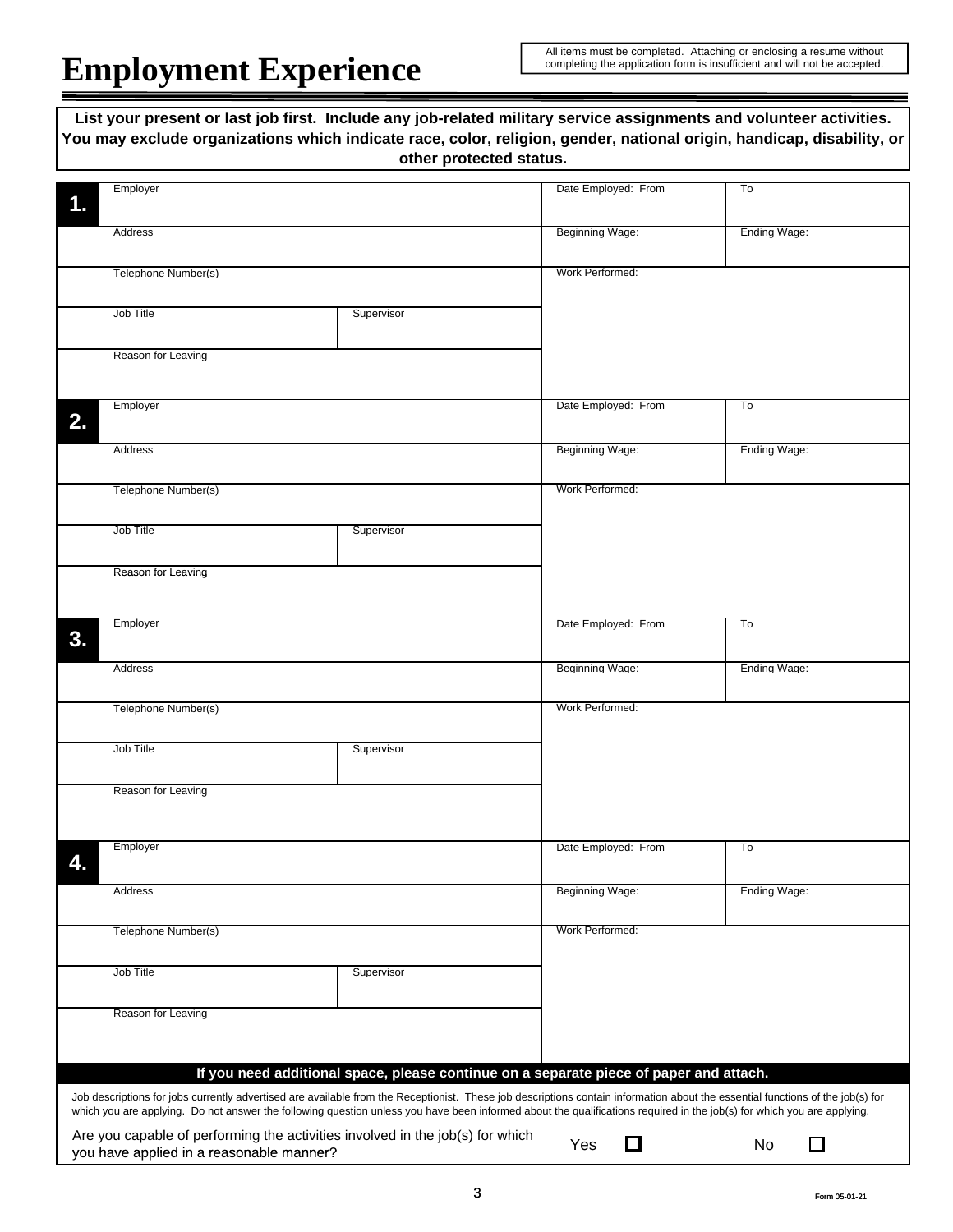#### All items must be completed. Attaching or enclosing a resume without completing the application form is insufficient and will not be accepted.

## **Additional Information**

| <b>Specialized Skills</b><br>Check Skills / Equipment / Machines Operated or Licenses You Possess                   |                                                                                                                                                             |                                             |                                                                                                                            |
|---------------------------------------------------------------------------------------------------------------------|-------------------------------------------------------------------------------------------------------------------------------------------------------------|---------------------------------------------|----------------------------------------------------------------------------------------------------------------------------|
| PC<br>П<br>Calculator<br>Typewriter @ _____ WPM<br>Fax<br>Switchboard<br>Copier<br>Other (Please List               | П<br>Word<br>Excel<br>H<br>Access<br>H<br>Lotus<br>П<br><b>Word Perfect</b><br>Desktop Publishing (List)<br>H<br>Dictation<br>П<br>Other (Please list)<br>П | Production / Mobile Machinery<br>$(List)$ : | Licenses / Certifications (List):<br>CDL Class:<br>П<br>Welding<br>l 1<br><b>EMT</b><br>$\Box$<br>Other (Please list)<br>П |
| <b>References</b><br>You must provide at least three. Do not list former employers, supervisors, or family members. |                                                                                                                                                             |                                             |                                                                                                                            |
| Name                                                                                                                |                                                                                                                                                             |                                             | <b>Telephone Number</b>                                                                                                    |
| Address                                                                                                             | City                                                                                                                                                        | State                                       | Zip Code                                                                                                                   |
| Name                                                                                                                |                                                                                                                                                             |                                             | Telephone Number                                                                                                           |
| Address                                                                                                             | City                                                                                                                                                        | <b>State</b>                                | Zip Code                                                                                                                   |
| Name                                                                                                                |                                                                                                                                                             |                                             | <b>Telephone Number</b>                                                                                                    |
| Address                                                                                                             | City                                                                                                                                                        | <b>State</b>                                | Zip Code                                                                                                                   |
|                                                                                                                     |                                                                                                                                                             |                                             |                                                                                                                            |

## **Drug & Alcohol Testing Notification**

The City of Henderson requires drug testing for all applicants prior to employment. The City also requires alcohol testing in certain situations for safety-sensitive employees which includes all employees of the Mass Transit Department (HART), all positions which require a Commercial Drivers License (CDL), all positions in the Gas Department, and specific positions in Customer Services. The City is prohibited from assigning or employing any individual who tests positive for prohibited drug use. Your signature below indicates that you are aware of and understand this regulation.

**Your application is incomplete if this notice is not signed and dated. Incomplete applications will not be processed.**

Signature Date

## **Applicant's Statement**

I certify that answers given herein are true and complete to the best of my knowledge. I authorize investigation of all statements contained in this application for employment as may be necessary in arriving at an employment decision. I affirm that I have a genuine intent of employment and no other purpose in applying for a job with the City of Henderson. This application for employment shall be considered active for a period of time not to exceed one year.

I understand that I must call or contact the Human Resources Office by the deadline established in the announcement for any test for a job in which I may be interested in order to be placed on the test roster. I understand that false or misleading information given in my application material or interview(s) may result in disqualification, or if employed, discharge. I understand that I am required to abide by all rules and regulations of the City of Henderson (the employer). I understand that the needs of the employer may make the following conditions mandatory: overtime, shift work, rotating work schedule, or a work schedule other than Monday through Friday, and I accept these conditions.

I understand that I will be required to provide proof of U. S. military service (DD214) which indicates other than a Dishonorable Discharge and proof of registration as a voter in the City of Henderson (KRS 90.320) before Veterans Preference Points will be added to my test score for any position examination

Signature Date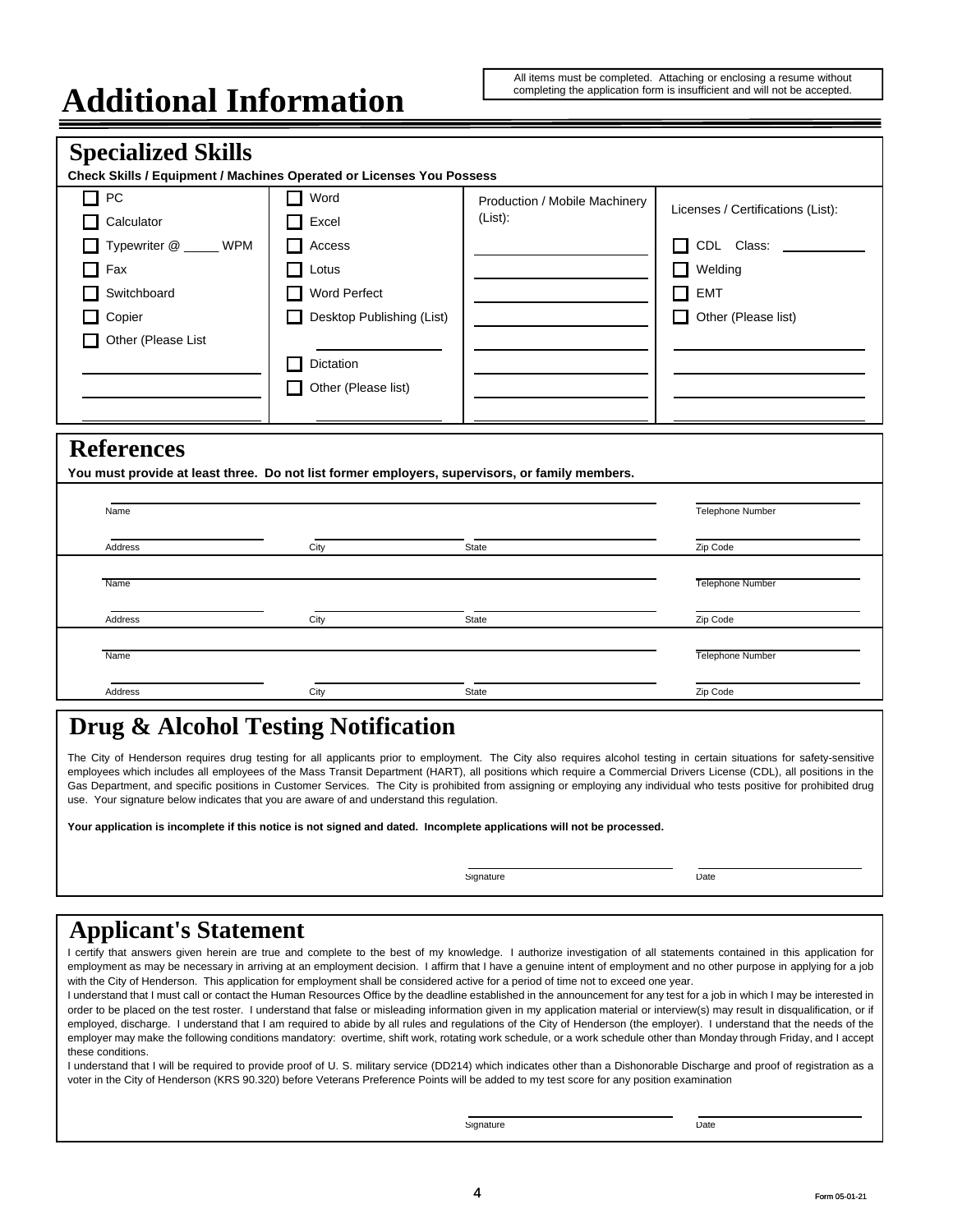

## **City of Henderson, Kentucky**

To apply for employment with the City of Henderson, you must be specific as to the job title for which you wish to apply. Statements in the *Position Applied For* section of the application such as "anything available" or "any" will not be acceptable. Find the job you wish to apply for from the listing below and then print the job title on your application exactly as it is printed on this list. Incomplete applications will not be processed.

Account Clerk **Engineer** Engineer Mass Transit Coordinator Account Technician Engineering Aide Meter Reader Account Technician Supervisor **Engineering Assistant** Municipal Facilities Assistant Account Technician, Senior Engineering Technician Municipal Facilities Superintendent Accountant, Senior **Equipment Operator** Municipal Facilities Worker Administrative Clerk Equipment Operator, Senior Municipal Facilities Worker, Senior Administrative Secretary Executive Assistant Assistant City Manager Executive Director, Network Administrator Assistant Customer Service Supervisor Human Relations Commission Assistant Finance Director Office Assistant Assistant to the City Manager Fire Chief

Benefits Coordinator **Fire Lieutenant** Parks and Cemeteries Superintendent Bus Operator **Firefighter** Fixed Exercise **PC** Support Specialist Bus Preventive Maintenance Technician Firefighter in Training Police Chief Bus / Vehicle Mechanic **Police Detective** Police Detective Business License Field Representative Garage Superintendent Police Lieutenant

- Cashier-Recreation **Gas Distribution Foreman** Police Sergeant City Clerk Gas Distribution Superintendent Programmer / Analyst City Engineer Gas Distribution Supervisor Code Administrator Gas Distribution Technician Code Inspector Gas Meter Technician Recreation Center Worker Code Inspector, Senior Gas Meter Technician, Senior Recreation Facilities Supervisor Communications Officer **Gas Servicer** Gas Servicer Recreation Program Manager Communications Supervisor Gas System Worker Community Development Specialist General Counsel Safety & Training Coordinator Computer Operator Grounds / Maintenance Worker Sanitation Superintendent Concession Worker Sanitation Worker Crew Worker Sanitation Worker, Senior Crew Worker, Senior Heavy Equipment Operator Scale Operator Custodial Worker Human Resources Assistant School Crossing Guard Customer Service Representative Human Resources Specialist Secretary Customer Service Supervisor Secretary, Senior
- Data Entry Operator Inventory Control Technician Staff Attorney, Senior Data Entry Operator, Senior Street Superintendent Street Superintendent Deputy Police Chief Landscape Technician System Administrator Director, Community Development Legal Secretary Director, Finance Lifeguard Transit Supervisor Director, Gas System Lifeguard, Head Director, Human Resources Lifeguard, Senior Utilities Servicer Director, Parks and Recreation Director, Public Works Maintenance Welder Vehicle Mechanic

Gas Distribution Crew Leader Police Major Gas Distribution Engineer Police Officer

Information Systems Manager Staff Attorney

Manager, Gas Operations Vehicle Servicer

Assistant Fire Chief Fire Captain Fire Captain Cocupational Tax Representative, Senior

Fire Driver/Engineer Parking Enforcement Officer

Vehicle Servicer Helper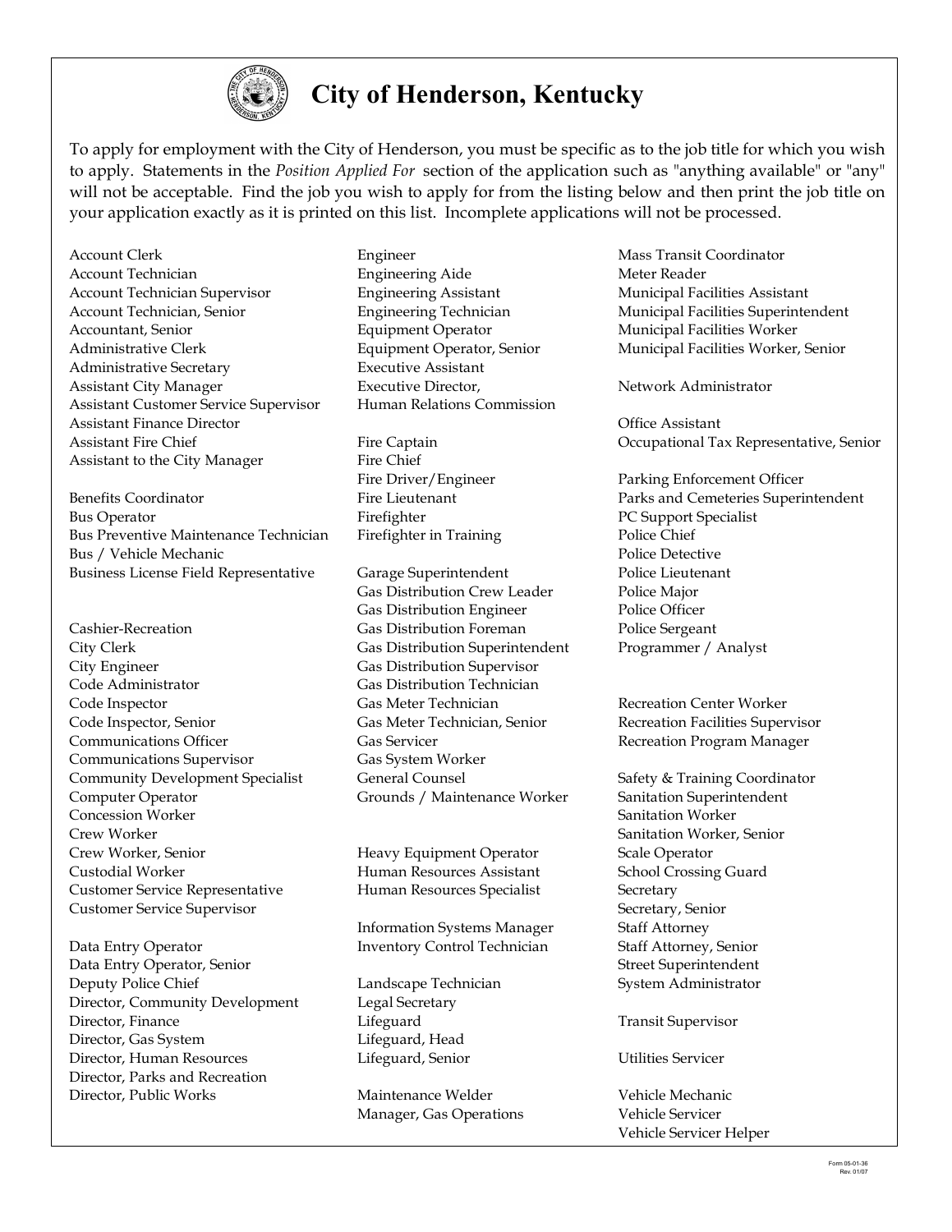

## **CITY OF HENDERSON, KENTUCKY NOTIFICATION OF INQUIRY FROM CONSUMER REPORTING AGENCY**

Date:

#### **TO ALL APPLICANTS FOR EMPLOYMENT:**

This is to advise you that Public Law 91-508 requires us to inform you that an inquiry may be made and a report may be prepared by a consumer reporting agency at our request. If requested, this report will provide applicable information concerning your character, general reputation, personal characteristics, credit, and mode of living; this information may be obtained through personal interviews with those persons who may have knowledge concerning any such item of information, or by other means.

This inquiry is of a routine nature. Within a reasonable time, you may request additional information as to the nature and scope of any such inquiry so ordered if the investigation adversely affects your employment opportunity with the City of Henderson. Please direct any such request to:

> Personnel Director City of Henderson, Kentucky PO Box 716 Henderson KY 42419-0716

By my signature below, I hereby affirm that I have been properly notified that a report may be prepared by a consumer reporting agency as a part of my application process with the City of Henderson, Kentucky.

**Signature** 

Date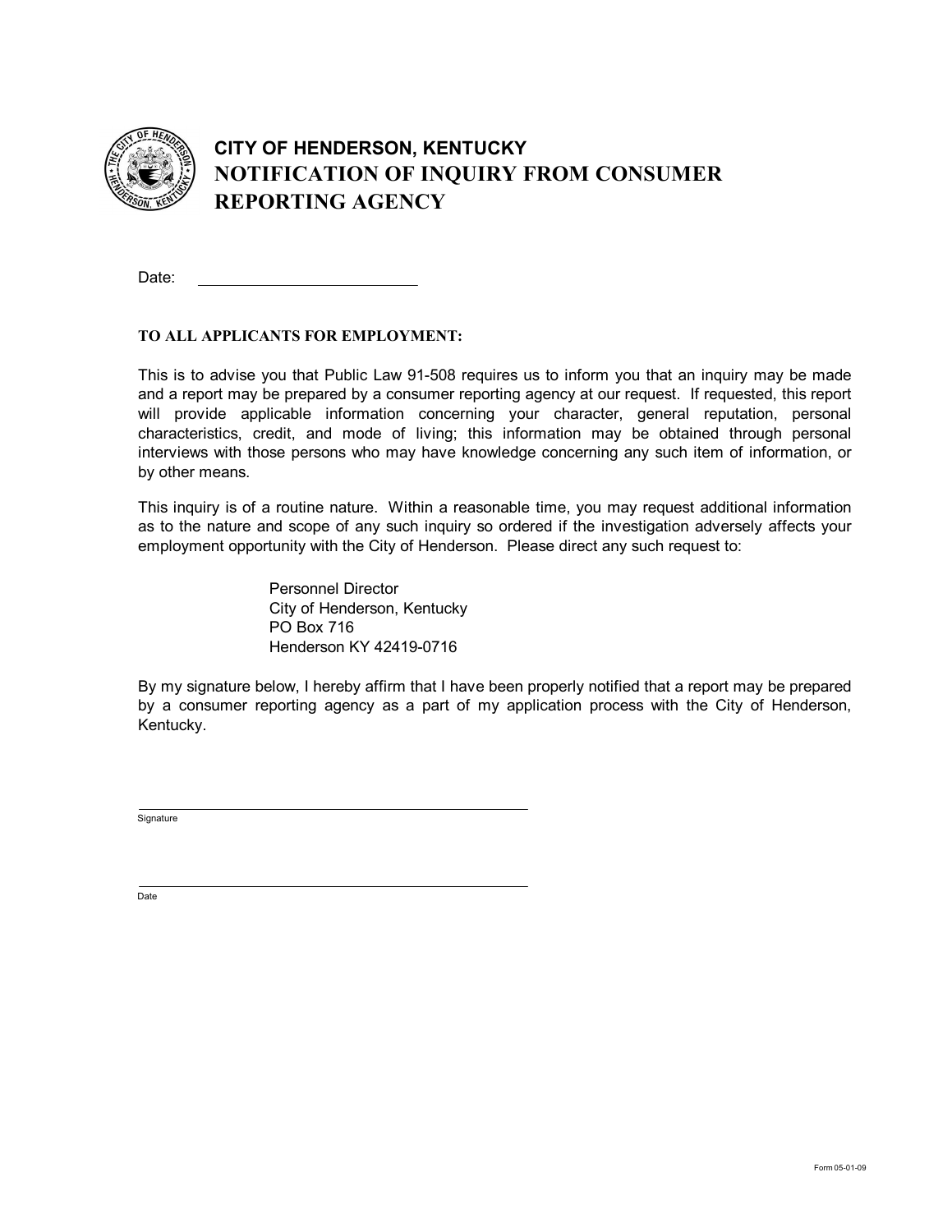

#### **CITY OF HENDERSON, KENTUCKY AUTHORIZATION FOR RELEASE OF PERSONAL INFORMATION**

#### **TO ALL APPLICANTS FOR EMPLOYMENT:**

#### **The release consent form below will be provided to investigators or consumer reporting agencies as your permission to obtain pertinent information related to your application for employment with the City of Henderson.**

I, thereby authorize any investigator, any duly accredited representative of the City of Henderson, Kentucky, any authorized agent of a criminal justice agency, or any private agency acting upon request of the City, bearing this release to obtain full and complete disclosure of the records of: educational institutions; financial or credit institutions, including records of loans, the records of commercial, consumer, or retail credit agencies (also including credit reports and ratings), and other financial statements and records wherever filed; employment and pre-employment records, including background reports, performance evaluations, complaints or grievances filed by or against me; and the records and recollections of Attorneys-at-Law, or of other counsel, whether representing me or another person in any case, either criminal or civil, in which I presently have an interest. After a conditional offer of employment, I also authorize full and complete disclosure of the records of any medical and psychiatric treatment and/or consultation including hospitals, clinics, private practitioners, and the United States Veterans Administration.

I understand that any information obtained by a personal history background investigation, which is developed directly or indirectly, in whole or in part, upon this release authorization, will be considered only in determining my suitability for employment by the City, and that none of the information obtained may be released by the City to anyone else without my written permission. I also certify that any person or persons who may furnish such information concerning me shall not be held accountable for giving truthful information and I do hereby release said person or persons from any and all liability for damages of whatever kind or nature which may at any time result to me which may be incurred on account of compliance, or any attempts to comply, with this authorization.

A copy of this release form will be valid as an original thereof even though the copy does not contain an original writing of my signature.

YOUR RIGHTS include, but are not limited to: prior to an adverse employment decision which is based in whole or in part on the information included in a Consumer Reporting Agency (CRA) report, you are entitled to a free copy of your file from the CRA to include each piece of information in the report, and in most cases, the sources of that information. You also have the right to be told the name of anyone who received such a report on you during the past two years. You have the right to dispute directly with the CRA the accuracy or completeness of any information provided by the CRA.

Signature **Date** 

Address and Society City and State County County State State State Zip Code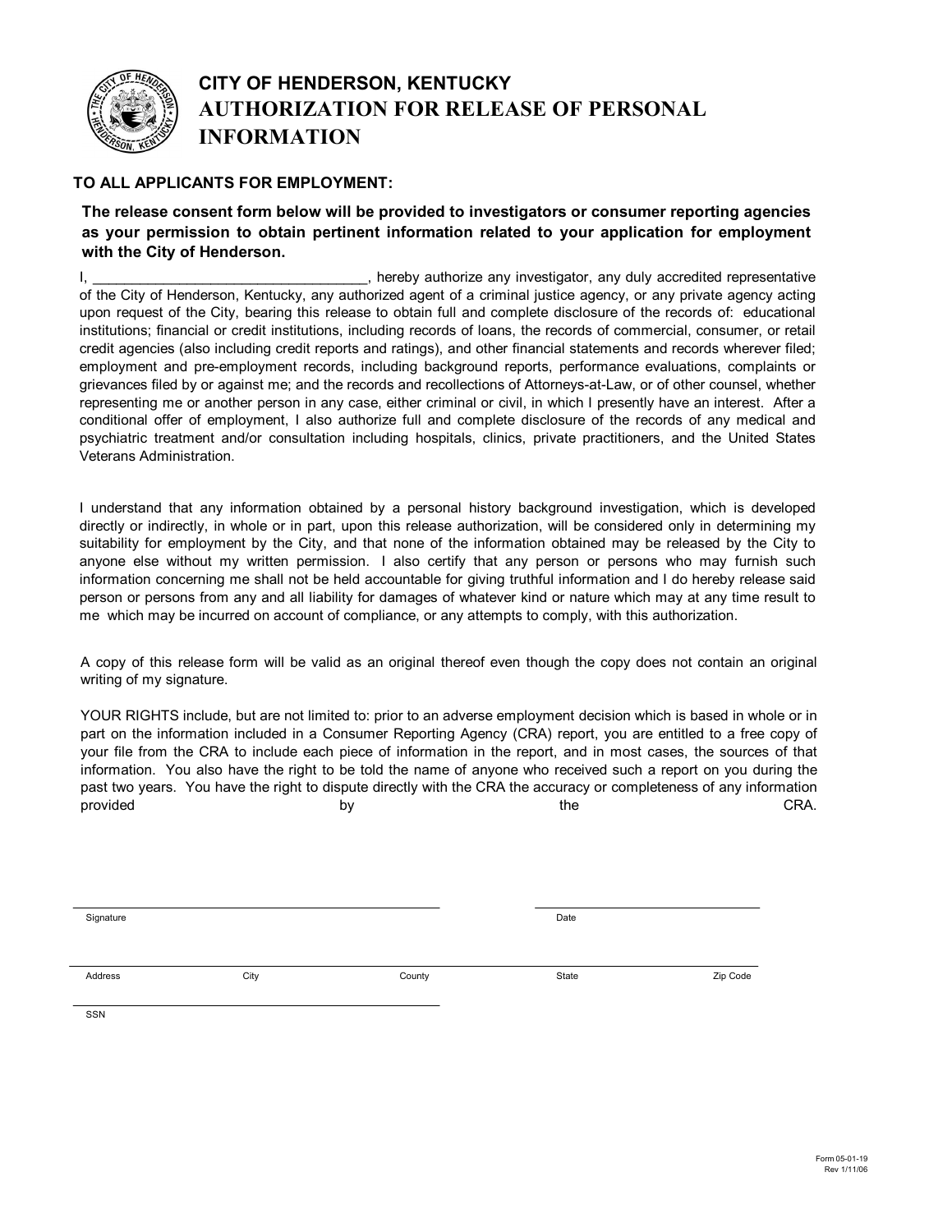

### **CITY OF HENDERSON, KENTUCKY AFFIRMATIVE ACTION INFORMATION FORM**

The City of Henderson is an Affirmative Action employer. In compliance with government regulations we are required to record the number of applicants by race and sex.

We ask that you indicate your race or national origin, date of birth and sex. **DO NOT WRITE YOUR NAME ON THIS SHEET**. This information will not be kept with your application and will be used only in accordance with Federal and State regulations.

**YOU ARE NOT REQUIRED TO PROVIDE THIS INFORMATION**. Your application for employment will be considered in the same manner whether or not you fill out this form.

| Male                                      | American Indian                |
|-------------------------------------------|--------------------------------|
| Female                                    | African American / Black       |
| Date of Birth: __________________________ | Asian                          |
|                                           | Hispanic                       |
|                                           | Other                          |
|                                           | Please Specify<br>Non-Minority |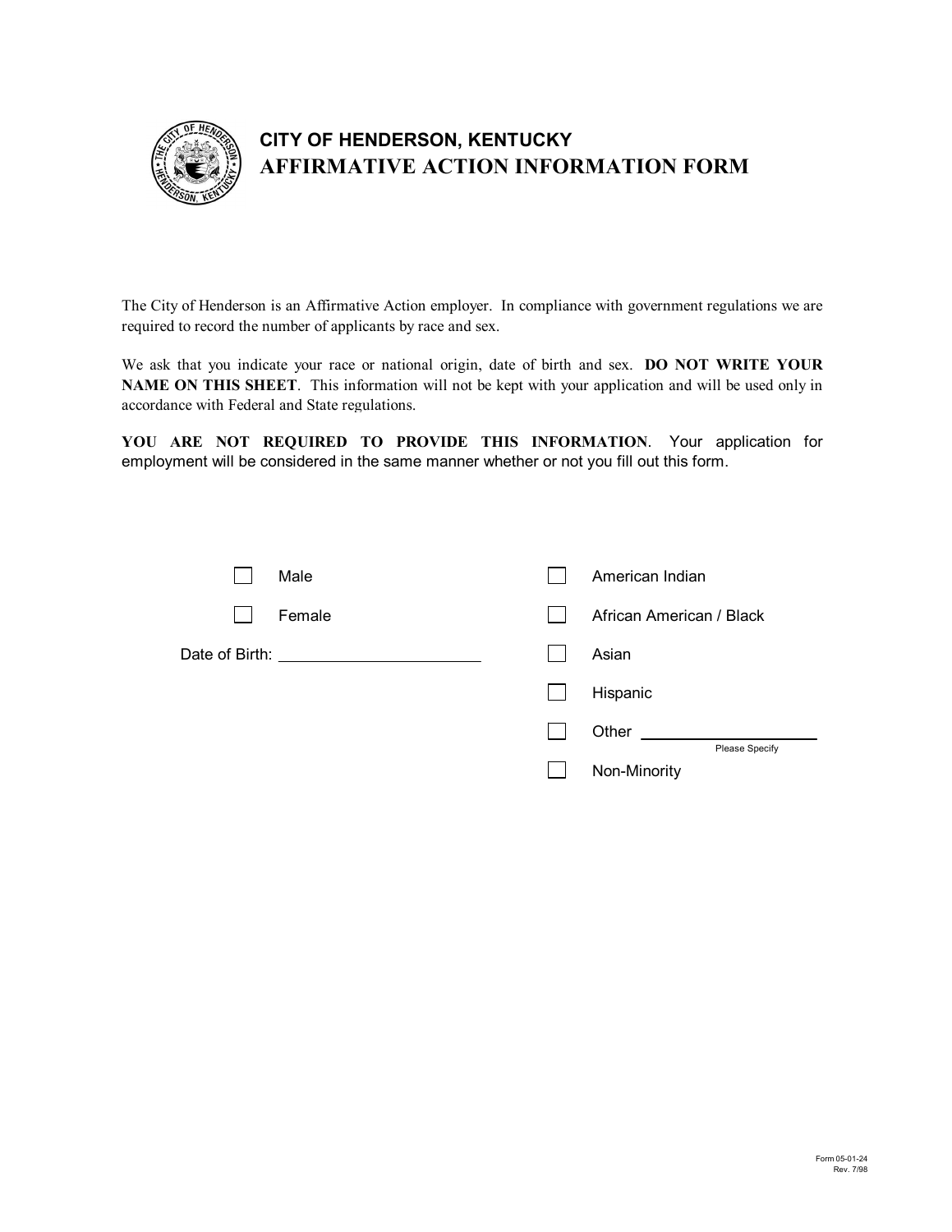

## **CITY OF HENDERSON, KENTUCKY INVITATION TO VETERANS AND / OR DISABLED PEOPLE**

We are subject to the Rehabilitation Act of 1973 and Section 402 of the Vietnam Era Veterans Readjustment Assistance Act of 1974, which requires us to take Affirmative Action to employ and advance in employment qualified disabled veterans, veterans of the Vietnam Era, and disabled people.

If you are a special disabled veteran, Vietnam Era veteran or disabled person, we would like to include you under the affirmative action program. Further, if you are a disabled veteran or a disabled person it would assist us if you tell us about (1) any special methods, skills or procedures which qualify you for positions that you might not otherwise be able to do because of your disability, so that you will be considered for any positions of that kind, and (2) the accommodations which we could make which would enable you to perform the job properly and safely, including reasonable changes in the physical layout of the job, alterations of certain duties relating to the job, or other accommodations.

This information is voluntary and refusal to provide it will not subject you to any adverse treatment. This information will be kept confidential and will be used only in accordance with the above mentioned acts. Your voluntary cooperation is greatly appreciated.

This position requires regular, predictable and punctual attendance. Are you able to satisfy this requirement?



#### **VIETNAM ERA VETERANS:**

- 1. Did you serve on active duty for more than 180 days, any part occurring between Yes No August 5, 1964 and May 7, 1975?
- 2. Were you discharged or released from the above active duty because of a service connected disability?

| Yes | No |  |
|-----|----|--|
|-----|----|--|

#### **SPECIAL DISABLED VETERANS:**

1. Are you entitled to disability compensation by the Veterans Administration for a 30% or more rated disability?

| No<br>Yes |
|-----------|
|-----------|

2. Are you entitled to disability compensation by the Veterans Administration for a 10 Yes **No** 29% rated disability and have been determined under Section 1506 of Title 38, USC to have a serious employment handicap?

#### **DISABLED:**

1. Do you have a physical or mental impairment which limits one or more of your major life activities?

| Yes                     | N٥ |  |
|-------------------------|----|--|
| If yes, please explain: |    |  |

2. Are there any reasonable accommodations we could make which would enable you to Yes No perform the job for which you are applying?<br>  $\sqrt{1 + \frac{1}{\sqrt{1 + \frac{1}{\sqrt{1 + \frac{1}{\sqrt{1 + \frac{1}{\sqrt{1 + \frac{1}{\sqrt{1 + \frac{1}{\sqrt{1 + \frac{1}{\sqrt{1 + \frac{1}{\sqrt{1 + \frac{1}{\sqrt{1 + \frac{1}{\sqrt{1 + \frac{1}{\sqrt{1 + \frac{1}{\sqrt{1 + \frac{1}{\sqrt{1 + \frac{1}{\sqrt{1 + \frac{1}{\sqrt{1 + \frac{1}{\sqrt{1 + \frac{1}{\sqrt{1 +$ 

| .                       |  |
|-------------------------|--|
| If yes, please explain: |  |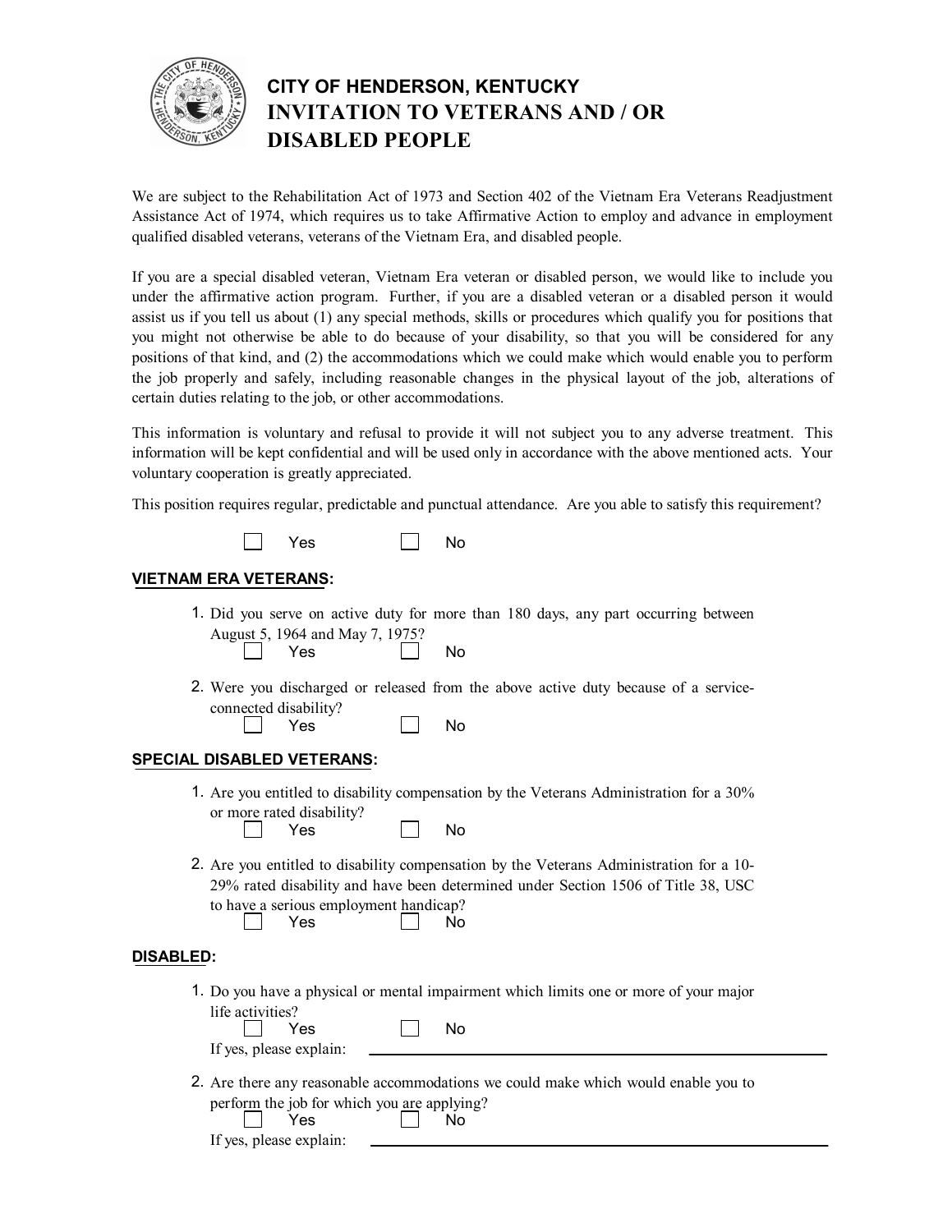

## **CITY OF HENDERSON, KENTUCKY NOTIFICATION OF ACCESSIBILITY**

#### **FOR YOUR INFORMATION AND CONVENIENCE**

- 1. Disabled reserved parking spaces are available in the City Municipal Center parking lot and on Elm Street on the east side of the building.
- 2. Applications are available in the Personnel Office on the Third Floor of the City Municipal Center. The Third Floor is accessible by elevator.
- 3. Wheelchair accessible restrooms are located on the First Floor of the City Municipal Center.
- 4. If you are a disabled applicant, detailed job descriptions for currently advertised positions are available from the Personnel Office to help you determine whether you are able to perform the essential functions of the job in a reasonable manner either with or without reasonable accommodation.
- 5. If you are a disabled applicant and you need special assistance during the testing procedure, please ask the receptionist for an Accommodation Request Form (Form 05-01-38) for testing. Complete this form (ask for assistance if you need it) and return it to the Personnel Office a minimum of 48 hours in advance of the test so that we can attempt to satisfy your needs.
- 6. Please contact the Personnel Office, 270-831-1200 (203), if you have other questions or if we  $\quad \mid$ can provide additional assistance.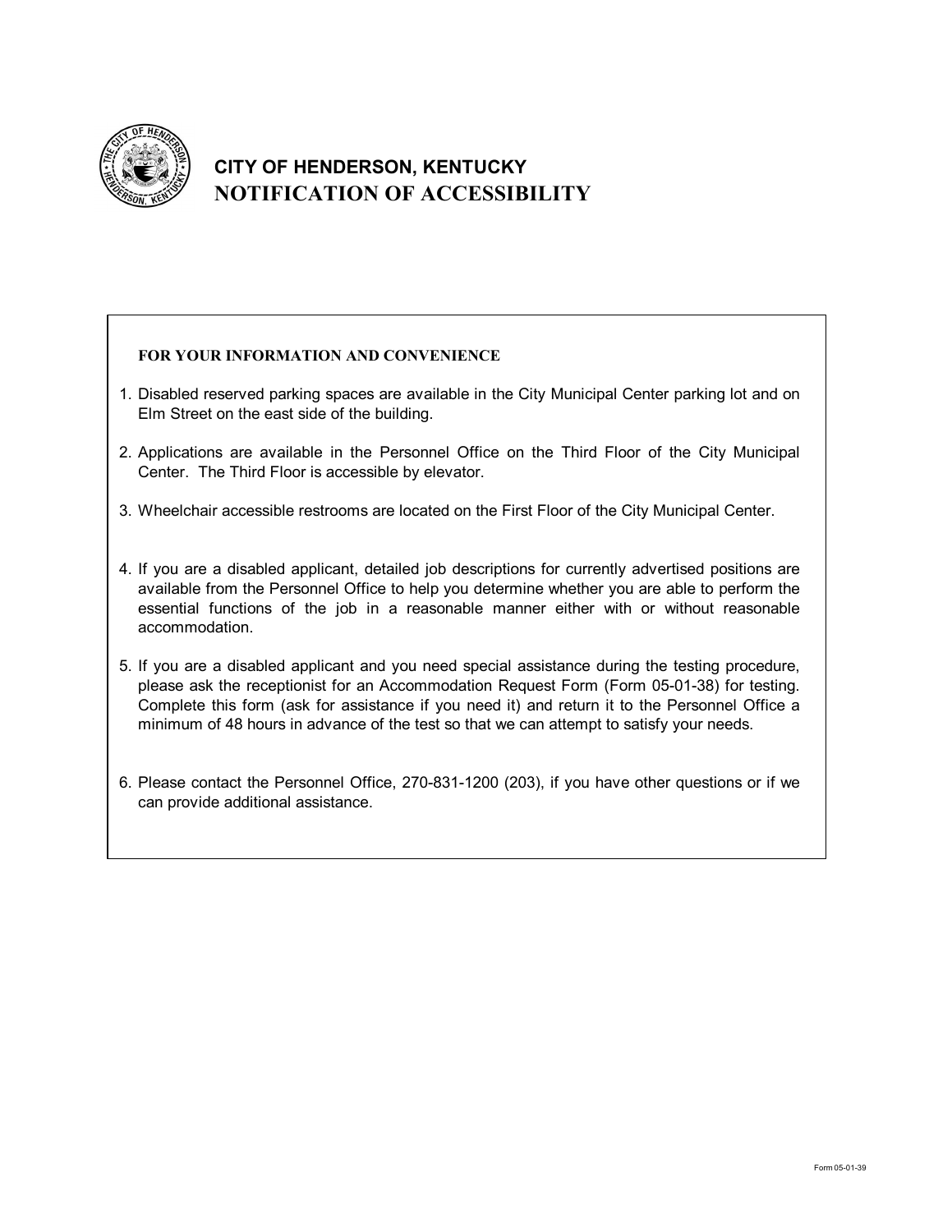

### **CITY OF HENDERSON, KENTUCKY ACCOMMODATION REQUEST Testing**

**CONFIDENTIALITY STATEMENT:** Information contained on this form will be held confidential to the extent allowed by law. Information obtained or generated in the processing of the Accommodation Request may be released to individuals or agencies participating in the evaluation or provision of any accommodation.

Please type or print and return to the Personnel Office sufficiently in advance of the exam to allow ample time for consideration of your request. Information on this form is classified as CONFIDENTIAL to the extent permitted by law. Please note that this accommodation request cannot be processed unless the information requested is supplied and documentation of the need for accommodation is attached. For additional information, contact the Personnel Office.

|                              | Last                                                                                                                                                                                                                                 | First |                                                                                                                                                                                                                                | MI  |
|------------------------------|--------------------------------------------------------------------------------------------------------------------------------------------------------------------------------------------------------------------------------------|-------|--------------------------------------------------------------------------------------------------------------------------------------------------------------------------------------------------------------------------------|-----|
|                              |                                                                                                                                                                                                                                      |       |                                                                                                                                                                                                                                |     |
|                              | Street                                                                                                                                                                                                                               | City  | State                                                                                                                                                                                                                          | Zip |
|                              |                                                                                                                                                                                                                                      |       |                                                                                                                                                                                                                                |     |
|                              |                                                                                                                                                                                                                                      |       |                                                                                                                                                                                                                                |     |
|                              |                                                                                                                                                                                                                                      |       |                                                                                                                                                                                                                                |     |
| <b>CHECK AS APPROPRIATE:</b> |                                                                                                                                                                                                                                      |       |                                                                                                                                                                                                                                |     |
| 7A. My condition is a:       |                                                                                                                                                                                                                                      |       |                                                                                                                                                                                                                                |     |
| Mental Characteristic        | Physical Characteristic                                                                                                                                                                                                              |       | Other (If other, please<br>attach explanation)                                                                                                                                                                                 |     |
| 7B. It is the result of:     |                                                                                                                                                                                                                                      |       |                                                                                                                                                                                                                                |     |
| Disease $\Box$               | Injury <b>n</b>                                                                                                                                                                                                                      |       | Congenital Condition of<br><b>Birth</b>                                                                                                                                                                                        |     |
| Functional Disorder          |                                                                                                                                                                                                                                      |       | Other (If other, please<br>attach explanation)                                                                                                                                                                                 |     |
|                              | 8. Describe in your own words the limitations caused by your condition for which you are requesting accommodation(s). Use additional<br>pages if necessary. Be sure to attach medical documentation of functional limitations.       |       |                                                                                                                                                                                                                                |     |
|                              | 9. Describe any accommodation you believe would be of benefit to you to enable you to test.                                                                                                                                          |       |                                                                                                                                                                                                                                |     |
|                              | 10. Signature: <u>contract and a series of the series of the series of the series of the series of the series of the series of the series of the series of the series of the series of the series of the series of the series of</u> |       | Date: the contract of the contract of the contract of the contract of the contract of the contract of the contract of the contract of the contract of the contract of the contract of the contract of the contract of the cont |     |